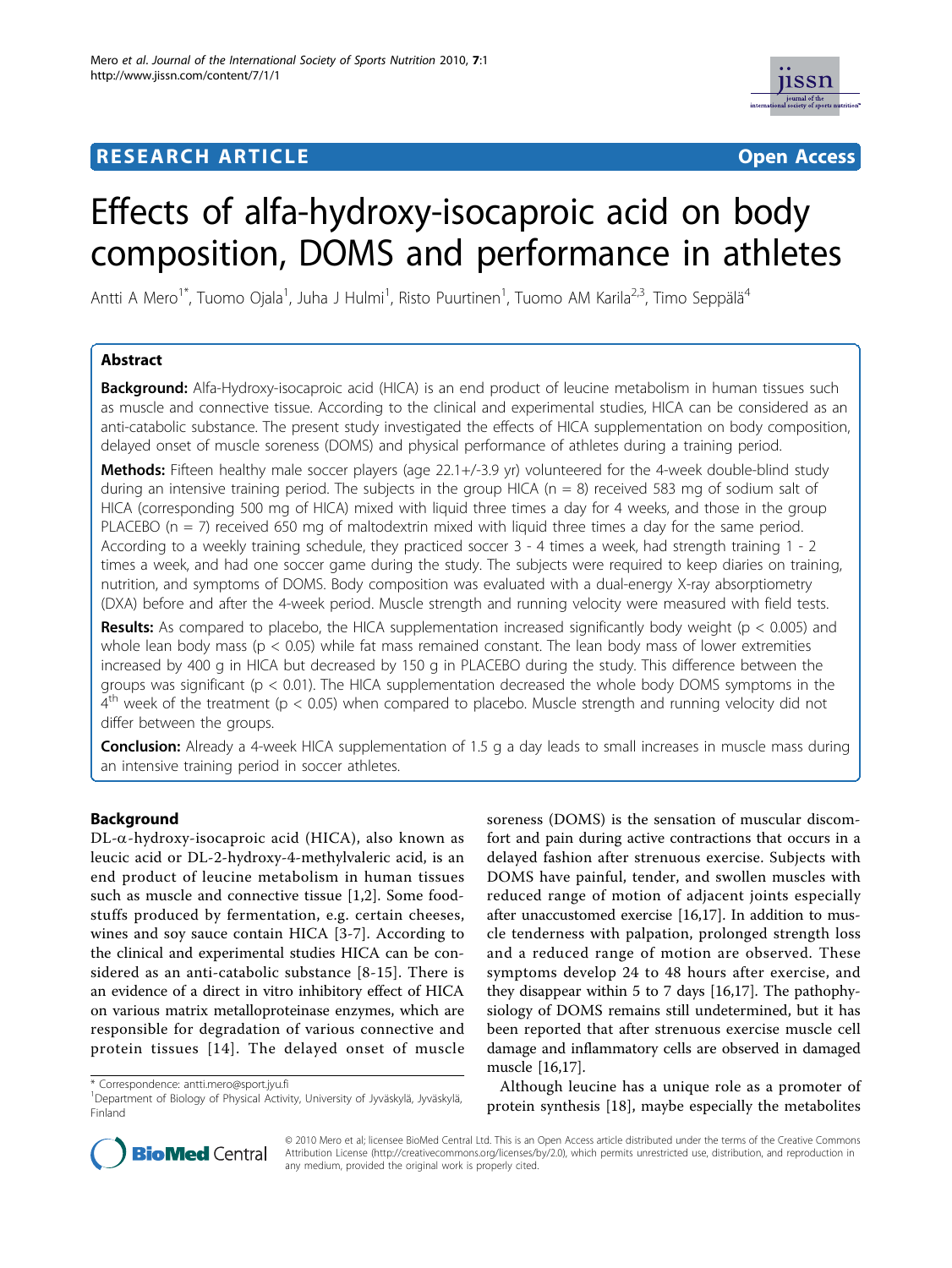of leucine decrease breakdown of proteins, particularly muscle proteins [[11\]](#page-7-0). The roles and mechanisms of actions of leucine and its metabolites are not clear and even confusing. For instance,  $\alpha$ -ketoisocaproate (KIC), derived from leucine by transamination, is anti-catabolic and reduces muscle protein degradation when given as intravenous infusion [[11\]](#page-7-0). On the other hand, it is a potent inhibitor of branched-chain  $\alpha$ -keto acid dehydrogenase kinase and may lead to increased catabolism of branched chain amino acids (BCAAs) [[19\]](#page-7-0). b-Hydroxy  $\beta$ -methylbutyric acid (HMB) or  $\beta$ -hydroxy  $\beta$ -methylbutyrate is another metabolite of leucine and plays also a role in protein synthesis and breakdown [[20\]](#page-7-0). Recently [[21](#page-7-0)], it was observed that 14 of HMB and KIC supplementation reduced signs and symptoms of exerciseinduced muscle damage in non-resistance trained males following a single bout of resistance exercise emphasizing eccentric contractions.

There are separate mechanisms to control protein synthesis and proteolysis [\[22\]](#page-7-0). Tischler et al [\[11\]](#page-7-0) suggested that the first step in controlling muscle proteolysis by leucine is the oxidation of leucine, catalyzed by aminotransferase enzyme. The end product of the reaction is keto leucine ( $\alpha$ -ketoisocaproate, KIC) but, in certain situations, it can be HICA as well. It is suggested that the aminotransferase enzyme is responsible to oxidize leucine both to its keto (KIC) and to its hydroxyl form (HICA) and both reactions are reversible [[23\]](#page-7-0). The reaction between keto and hydroxyl leucine is an equilibrium reaction with oxidoreduction equilibrium constant (thermodynamic constant) Keq =  $3.1 \pm 0.2 \times 10$ -12 mol/l and the reaction half time is 230 min towards oxygenation in human. Keto acid is irreversibly oxidized by mitochondrial ketoacid dehydrogenaze [[24\]](#page-7-0). Irreversible degradation of keto acids is higher in liver than that in muscle [[24](#page-7-0)]. The branched-chain  $\alpha$ -keto acid dehydrogenase complex is the most important regulatory enzyme in the catabolism of leucine [\[25\]](#page-7-0). The skeletal muscle is considered to be the initial site of BCAA catabolism because of its high activity of BCAA aminotransferase [[2](#page-6-0)].

In our open pilot study with wrestlers [15; unpublished] we assessed the effects of HICA on body composition and exercise induced DOMS. National top wrestlers (n = 7, 79.7 ± 4.5 kg, 26 ± 6 yrs) took 0.496 g of HICA three times per day after intensive training sessions for 42 days. They had at least 10 training sessions a week, each lasting from 1.5 to 2.5 hours. Since the subjects were competitive athletes they had records on their weights for years during their competition careers. During six weeks before the HICA period there were no essential changes in their weights. At least for the 6 week period before and during the 42-day trial daily diets and the number, intensity, and duration of daily training sessions of wrestlers were kept constant. According to DXA measurements the mean body weight gain during the treatment period was  $0.84 \pm 1.0$  kg ( $\pm$ SD). Bone mass was not changed but total lean soft tissue mass was increased statically significantly. The most important finding of the pilot study was, however, that subjects when using HICA did not suffer from DOMS symptoms at all or they suffered markedly less than before the treatment with HICA. No changes in blood pressure, heart rate or laboratory blood values were associated with the use of HICA suggesting that its use is safe.

Consequently, the aim of this study was to investigate the effects of HICA supplementation on body composition, DOMS symptoms and physical performance during a controlled one month training period in soccer players. Our hypothesis was that HICA would increase total lean soft tissue mass, would decrease DOMS symptoms and would improve physical performance during training.

## Methods

## Subjects

The subjects were fifteen healthy male soccer players (age  $22.1 \pm 3.9$  yr) in the local club. They signed a written consent which was approved by the local University Ethics Committee.

## Study design

This study was a double-blind, randomized, placebo controlled experiment. At the beginning of study the subjects were randomized to two groups: group HICA;  $n = 8$ , age 22.8  $\pm$  6.4 yr, height 178.9  $\pm$  6.8 cm, body fat 14.1  $\pm$  3.9% and group PLACEBO; n = 7; age 21.3  $\pm$  2.3 yr, height 178.4 ± 5.1 cm, body fat 12.5 ± 3.0%; mean ± SD. There were no differences in baseline parameters between the groups. The loading period with HICA or PLACEBO lasted four weeks and the similar tests were performed before and after the loading period. The subjects were familiarized with the tests well because similar tests were used in their normal training.

#### Loading

The subjects in the HICA group ingested  $DL-\alpha$ hydroxy-isocaproic acid (alfaHICA™ Elmomed Ltd, Helsinki, Finland) and the subjects in the PLACEBO group received maltodextrin (Manninen Nutraceuticals Ltd, Oulu, Finland). Both supplements were powders and three doses each were ingested per day. One HICA dose was 583 mg as sodium salt (corresponding 500 mg of HICA) mixed with juice or water. One PLACEBO dose included 650 mg maltodextrin mixed also with juice or water. Both powders were scaled and packed ready for the subjects in 1.5 ml Eppendorf tubes. The supplements were advised to ingest three times per day in equal time intervals with meals.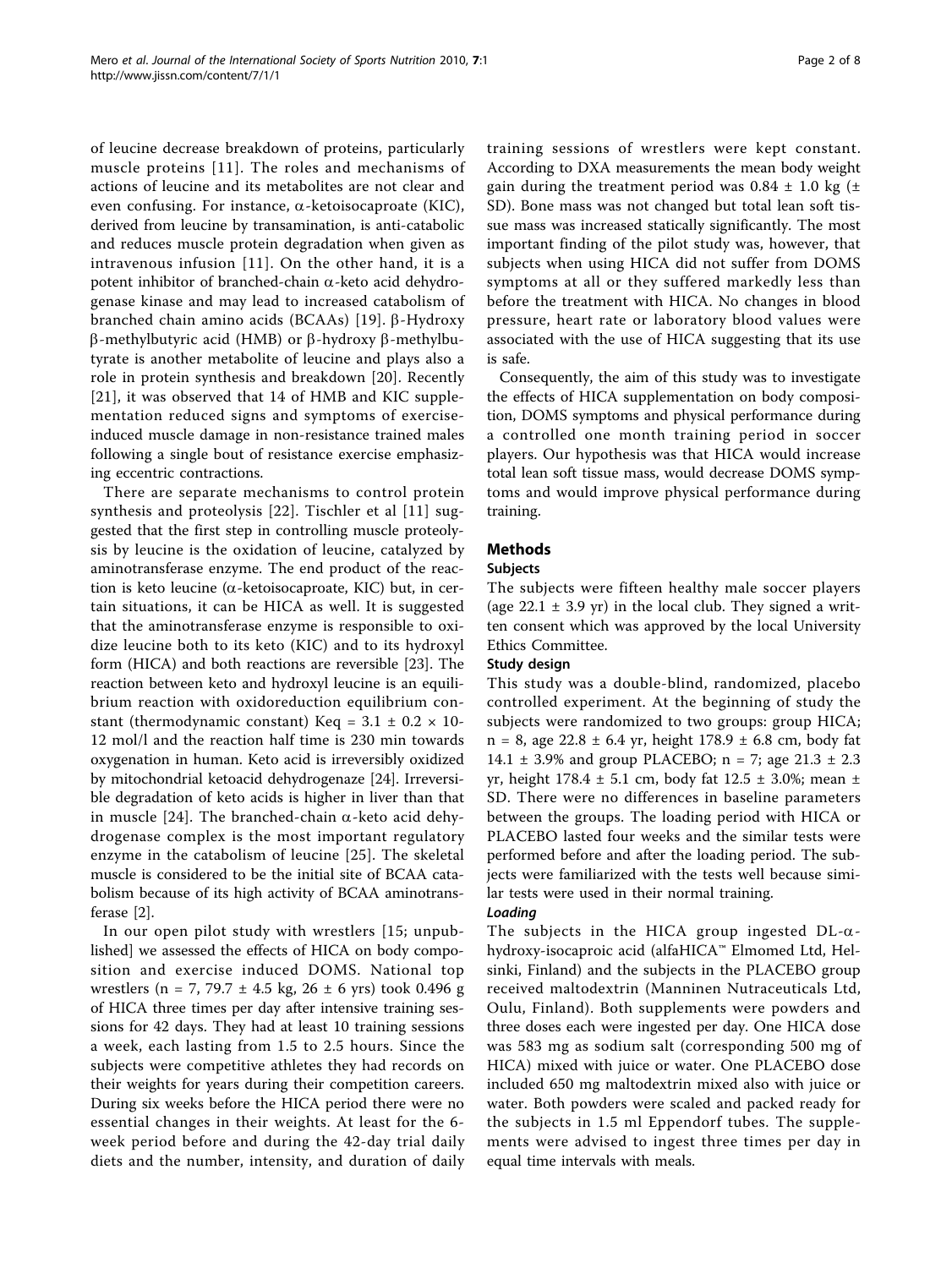Training consisted of 5-7 training sessions per week including 3-4 soccer sessions, 1-2 resistance exercise sessions, and one match. Resistance exercise session included both maximal strength and speed-strength exercises. All subjects were advised to keep training diaries on which they marked all training exercises as well as subjective evaluation of training alertness and the morning onset of delayed muscle soreness (DOMS) in lower and upper extremities. In both assessments the scale was from 1 to 5 where 5 is the best training alertness and the strongest soreness in the muscles. It has been shown earlier that a correlation coefficient between repeated measurements of muscle soreness is good  $(r =$ 0.96; [\[26\]](#page-7-0)). Each subject was individually supervised how to keep training diaries and to report DOMS.

#### **Nutrition**

Before the beginning of the study, each subject was supervised to continue his normal sport nutrition program. On the testing day the subjects were supervised not to use any sport or dietary supplements. They were supervised also to keep food diaries for five days in the 4-week period for what they were provided with specific verbal and written instructions and procedures for reporting detailed dietary intake, including how to record portions by using household measures, exact brand names and preparation techniques. Dietary intake of the subjects was registered for five days including Saturday and Sunday. The food diaries were analyzed using the Micro Nutrica nutrient-analysis software (version 3.11, Social Insurance Institution of Finland).

## Data collection and analysis

Each subject was tested before and after the 4-week (28 days) loading period at the same time of day (Figure 1). Blood sampling

In the morning blood samples were taken from an antecubital vein in the sitting position. Two milliliters blood from a vein was taken in K2 EDTA tubes (Terumo Medical Co., Leuven, Belgium) for measurements of hemoglobin and hematocrit concentration with a Sysmex KX 21N Analyzer (Sysmex Co., Kobe, Japan). The intra-assay coefficient of variation (CV) was 1.5% for hemoglobin and 2.0% for hematocrit. After the 400 m running test (immediately, 5 min and 30 min) five milliliters of blood was taken in lithium-heparin tubes (Terumo Medical Co., Leuven, Belgium) for measurement of lactate (Biosen C line, Sport; EKF Magdeburg, Germany) and pH with a Nova Biomedical STAT Profile PhOX Plus L Analyzer (Nova Biomedical, Waltham, MA, USA). The intra-assay CV was 3.0% for lactate and 0.1% for pH.

#### Body composition

Total body composition changes were determined using a dual-energy X-ray absorptiometry device (DXA; Lunar Prodigy Densitometer, GE Lunar Corporation, Madison, WI, USA). This method can differentiate total body bone mineral density (BMD), total percentage fat, total body tissue mass, fat mass, lean mass, bone mineral content (BMC), and total bone calcium with CVs of 0.62, 1.89, 0.63, 2.0, 1.11, 1.10, and 1.09%, respectively [[27\]](#page-7-0)

#### Jumping ability

Maximal standing 5-jump was used to measure explosiveness of leg extensor muscles in horizontal direction [[28\]](#page-7-0). Maximal vertical jumping ability was measured using a counter movement jump (CMJ) on a contact mat with a clock [[29\]](#page-7-0). In both indoor tests the best performance of three trials (recovery from 3 to 5 minutes between the trials) was selected for the final analysis.

#### Running tests

Both 20 m and 400 m run were performed indoors. Acceleration running speed was measured with a standing start over 20 m. The subject was standing 0.7 m from the first photocell gate and then accelerated maximally over 20 m to the second photocell gate (accuracy of 0.01s in time measurement). The fastest run of three trials (recovery 5 minutes) was selected to the final analysis. The indoor track was 200 m on which each subject ran alone maximally 400 m. Running times were

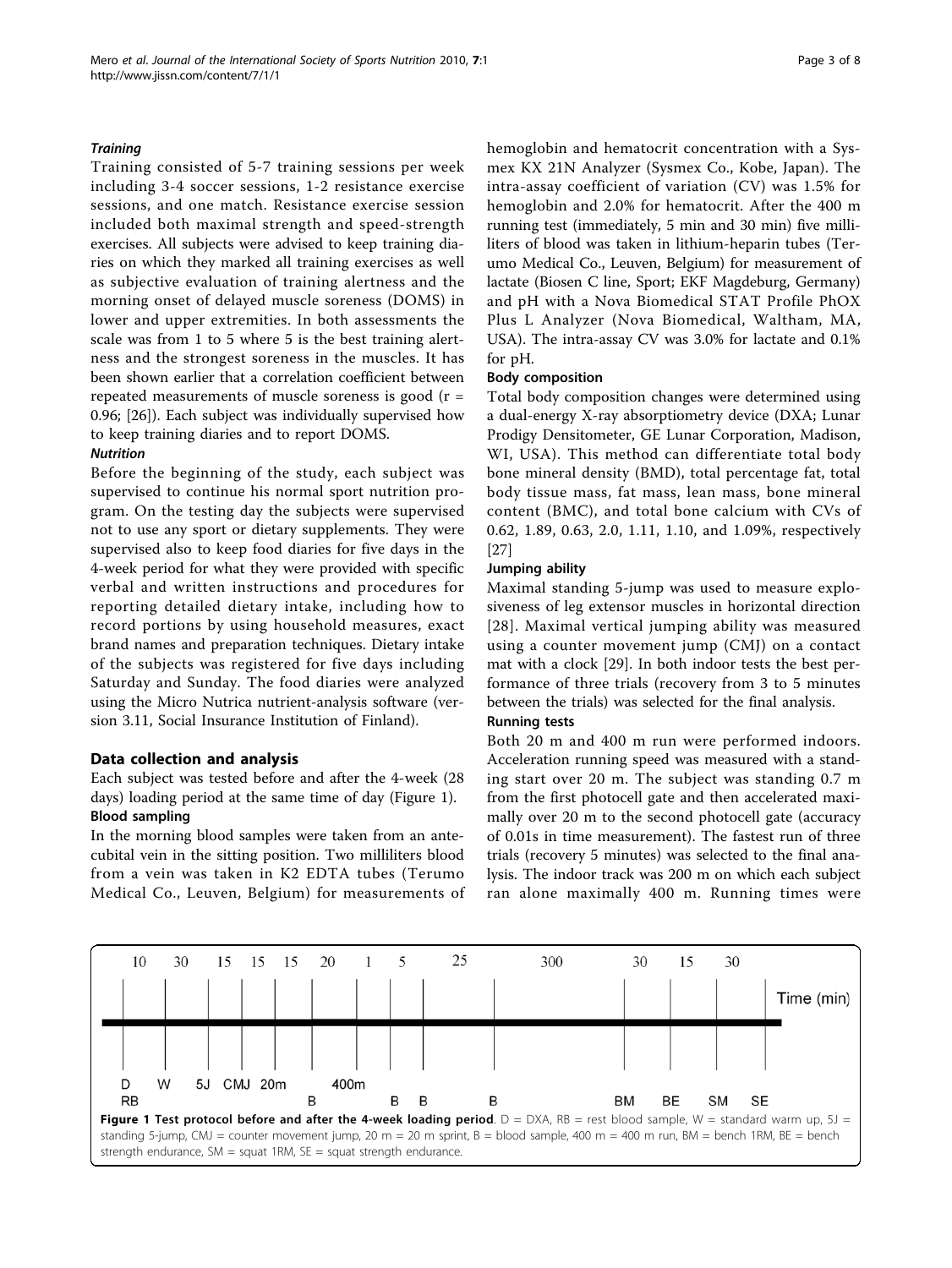recorded with stopwatches by two experienced investigators, and a mean performance time (accuracy of 0.1s) was calculated for the analysis. Subjects were instructed and verbally encouraged to give a maximal effort for the performance.

#### Strength tests

Maximum strength (1RM) was measured in bench press with a free barbell and in full squat using a Smith machine. Strength endurance was measured performing as many repetitions as possible using a 50% load of 1RM in both bench press and in full squat. The test order was as follows: bench press 1RM, bench press strength endurance, full squat 1RM, and full squat strength endurance. Recoveries between trials were from three to five minutes in each test and at least five minutes between different tests. Continuous verbal encouragement was given during all the test performances.

#### Statistical Analyses

The Analysis of Variance (A Group-by-Time Factorial ANOVA) was used to assess statistical differences between the treatment groups. Data were handled as changes between the measurements before and after the treatments. Further, bonferroni corrected paired t-test was used to compare values before and after treatments.  $P \leq 0.05$  was regarded as statistically significant. Statistical analyses were carried out using the software program Systat for Windows (Statistics, Version 9, Evanston, IL, USA, 1992). The results are presented as means ± SD.

## Results

#### Training and Nutrition

There were no differences in training between the groups of HICA and PLACEBO during the 4-week study period. The training amount across the study period consisted of  $13 \pm 3$  soccer sessions,  $4 \pm 1$  strength training sessions and  $3 \pm 1$  matches.

The subjects ate similarly in both groups and the average daily macronutrient intake during five days across

the 4-week study period was as follows: energy 11183  $\pm$ 2361 kJ, protein 119  $\pm$  37 g, carbohydrate 341  $\pm$  87 g, and fat  $82 \pm 23$  g.

#### Hemoglobin and hematocrit

There were no differences in hemoglobin or hematocrit between the groups of HICA and PLACEBO or between before and after measurements in each group. The average value for the total subject group was  $150 \pm 6.4$  g/l in hemoglobin and  $44 \pm 0.03$  in hematocrit.

#### Body composition

Body weight was in the HICA group before and after the 4-week study period  $72.6 \pm 9.1$  kg and  $72.9 \pm 8.6$  kg and in the PLACEBO group  $70.0 \pm 5.2$  kg and  $70.1 \pm 5.1$  kg, respectively. The difference between the treatments was significant in body weight ( $p < 0.005$ ), in whole lean body mass (LBM: before  $62.2 \pm 6.7$  and after  $62.5 \pm 6.5$  for HICA and before  $62.2 \pm 4.9$  and after  $62.2 \pm 4.6$  for PLA-CEBO; p < 0.05; Figure 2A) while fat mass remained constant. Also bone mass  $(3.6 \pm 0.1 \text{ kg})$  remained constant in both groups. The absolute changes were significant in weight ( $p < 0.005$ ) and in LBM ( $p < 0.05$ ) (Figure 2B). The difference between the treatments was significant also in lean body mass of lower extremities (p < 0.05) (Figure [3A](#page-4-0)). The lean body mass of lower extremities increased by 400 g in the HICA group but decreased by 150 g in the PLA-CEBO group and the changes between the groups differed significantly ( $p < 0.01$ ) (Figure [3B](#page-4-0)). Individual changes in relative LBM of lower extremities are presented in Figure [4.](#page-4-0) There were no differences between the groups in body composition of upper extremities.

#### Performance

The performance variables are presented in Table [1](#page-5-0). There were no significant differences between the groups HICA and PLACEBO in any of the variables.

#### DOMS and training alertness

The HICA supplementation decreased significantly (p < 0.05) the whole body DOMS symptoms only in the  $4<sup>th</sup>$ 

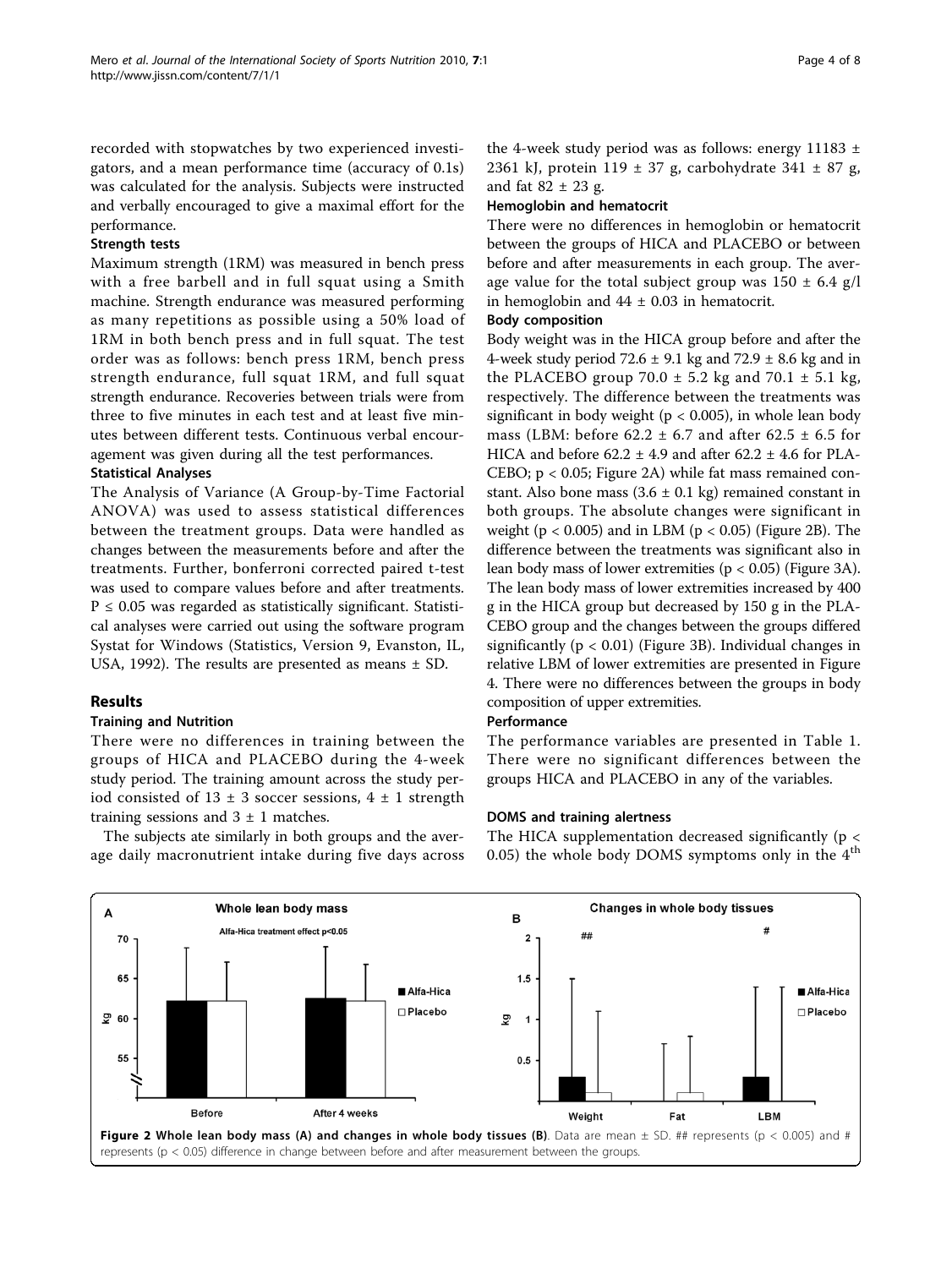<span id="page-4-0"></span>

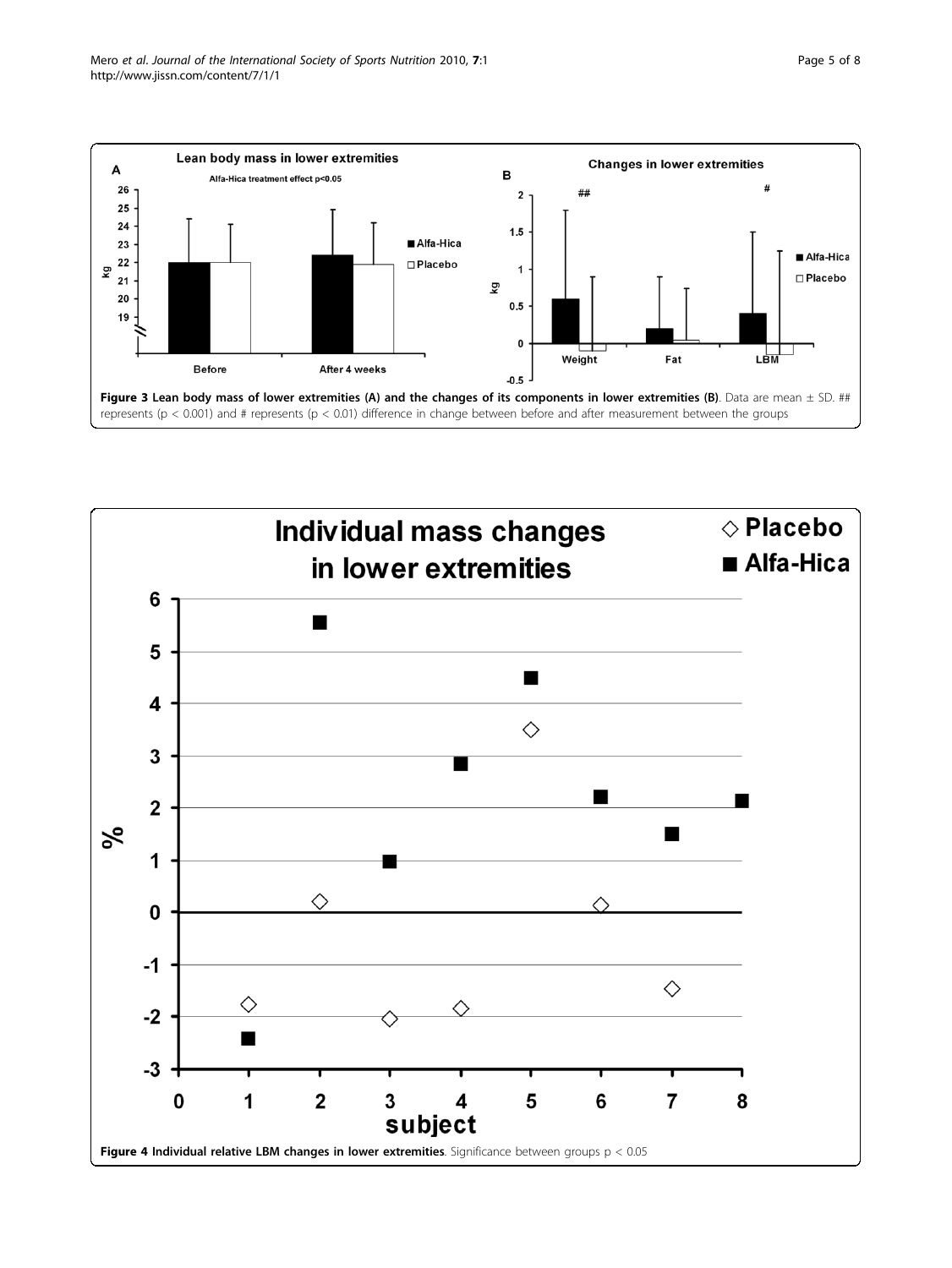<span id="page-5-0"></span>Table 1 Physical performance before and after the 4 week period

| Variable                      | HICA            |                  | <b>PLACEBO</b>              |                 |
|-------------------------------|-----------------|------------------|-----------------------------|-----------------|
|                               | <b>Before</b>   | After            | <b>Before</b>               | After           |
| $5$ -jump $(m)$               | $13.44 + 0.71$  | $13.80 \pm 0.73$ | $13.22 + 0.70$ 13.63 + 0.91 |                 |
| $CMJ$ (m)                     | $43.5 \pm 0.03$ | $42.8 + 0.06$    | $42.3 + 0.06$               | $44.2 + 0.05$   |
| $20 \text{ m}$ (s)            | $3.02 \pm 0.06$ | $3.04 \pm 0.11$  | $2.96 + 0.05$               | $2.98 \pm 0.06$ |
| 400 m (s)                     | $61.3 \pm 1.8$  | $61.7 \pm 1.6$   | $60.2 \pm 1.7$              | 59.1 $\pm$ 0.7  |
| $pH^a$                        | $7.09 \pm 0.11$ | $7.17 \pm 0.12$  | $7.12 \pm 0.12$             | $7.17 \pm 0.12$ |
| lactate (mmol/l) <sup>a</sup> | $13.6 \pm 1.3$  | $14.5 \pm 2.2$   | $14.4 \pm 2.8$              | $14.2 \pm 2.9$  |
| Bench press 1RM<br>(kg)       | $87.5 \pm 21.0$ | $87.9 + 20.9$    | $82.5 + 13.5$               | $83.3 + 14.6$   |
| Strength<br>endurance (reps)  | $31 \pm 3$      | $32 + 4$         | $28 + 2$                    | $31 \pm 3$      |
| Full squat 1RM<br>(kg)        | $120 \pm 19$    | $130 \pm 24$     | $131 \pm 29$                | $138 \pm 16$    |
| Strength<br>endurance (reps)  | $31 \pm 8$      | $47 \pm 5$       | $36 \pm 10$                 | $38 \pm 11$     |

Data are means  $\pm$  SDs.<sup>a</sup> pH is the lowest value and lactate is the highest value after 400 m

week of the treatment  $(1.4 \pm 0.3)$  when compared to placebo  $(1.8 \pm 0.2)$  (all weeks  $1.5 \pm 0.3$  for HICA and  $1.7 \pm 0.4$  for PLACEBO; mean  $\pm$  SD). Training alertness was during every study week slightly better in the HICA group  $(3.6 \pm 0.5; 4.2 \pm 0.5; 4.1 \pm 0.5; 4.3 \pm 0.6)$  compared to the PLACEBO group  $(3.3 \pm 0.6; 3.0 \pm 0.9; 3.4)$  $\pm$  1.1; 3.4  $\pm$  0.8) but significantly (p < 0.05) better only in the second week.

#### Discussion

#### Main results

The 4-week supplementation with HICA increased the whole lean body mass of the soccer players. This increase (400 g) was emphasized in lower extremities. Also the subjects in the HICA group felt milder DOMS compared to the subjects in the PLACEBO group. There were no differences between the groups in any of the performance variables.

#### Body composition

The main result of this study was that lean body mass increased with HICA during the 4-week training period. Consequently, it is probable that skeletal muscle mass has increased especially in the lower extremities of the soccer players, because the main training and playing is leg work. The precision of DXA for lean body mass is 1.11% as we mentioned in the methods. The result in lower extremity change was small - in the HICA group there was a mean increase of 400 g  $(\sim 2\%)$  and in PLA-CEBO a decrease of 150 g  $\left($  < 1%). Taking into account this short duration of the experiment period the difference between the groups can be considered rather clear (550 g). Looking also at the individual mass changes we can see a clear difference between the groups. Only one subject from each group is within another group. Human skeletal muscle protein metabolism has received significant attention over the past few decades because of its relevance to sport, physical inactivity, aging, and disease processes [[30\]](#page-7-0). The importance of skeletal muscle is obvious since it comprises about 40% of body weight, constitutes between 50 and 75% of all proteins [[31\]](#page-7-0), and is important for locomotion. However, it is also important as an amino acid reservoir, for energy consumption and for fuels for other tissues (e.g., brain, immune cells). Skeletal muscle proteins have regular turnover such that 1 - 2% of proteins are synthesized and broken down daily [\[32\]](#page-7-0). The turnover of proteins involves the ongoing processes of protein synthesis and breakdown. A positive net protein balance occurs when proteins accumulate in excess of their removal (e.g., following nutrient ingestion), whereas a negative net protein balance occurs when the breakdown of proteins exceeds that of their synthesis (e.g., fasting). Indeed, protein, essential amino acids (particularly leucine) and resistance exercise but also endurance exercise [\[33](#page-7-0)] are powerful stimulators of skeletal muscle protein synthesis in animal and human models [\[34](#page-7-0)-[37](#page-7-0)] and eventually skeletal muscle hypertrophy [[18\]](#page-7-0).

 $DL-\alpha$ -hydroxy-isocaproic acid (HICA) is a physiological agent which is normally present in the human body in small amounts. Plasma concentration of HICA in healthy adults is  $0.25 \pm 0.02$  mmol/l, that of its correspondent keto acid is  $21.6 \pm 2.1$  mmol/l, and in circulation HICA is not bound to plasma proteins [\[1\]](#page-6-0). It can be measured from human plasma, urine and amniotic fluid as well [\[38](#page-7-0)-[40](#page-7-0)]. It has been earlier [\[41](#page-7-0)] speculated that leucine alone accounts for about 60% of the total effectiveness of the group of the regulatory amino acids (leucine, tyrosine, glutamine, proline, methione, histidine, and tryptophan) to inhibit the deprivation-induced protein degradation in rat liver. The same effect is achieved with HICA alone whereas keto acid of leucine  $(\alpha$ -ketoisocaproate) does not produce the same effect at normal concentrations [[41\]](#page-7-0). It seems that in the present study the soccer players could benefit the supplementation of HICA. Their average protein intake was already rather high,  $1.6 - 1.7$  g/kg/day, and the intake of HICA per day was 1.5 g. It can be concluded that ingestion of this extra "amino acid" HICA, even with sufficient daily protein and thus probably also leucine intake, increases lean muscle mass. Probably this increase comes mainly through minimizing catabolic processes induced by exercise but needs further studies.

It must be noticed that the training period was 4 weeks which is very short time to achieve training effects. The training of the soccer players consisted of resistance training (weights) only four times during 28 days whereas 13 soccer units and three matches were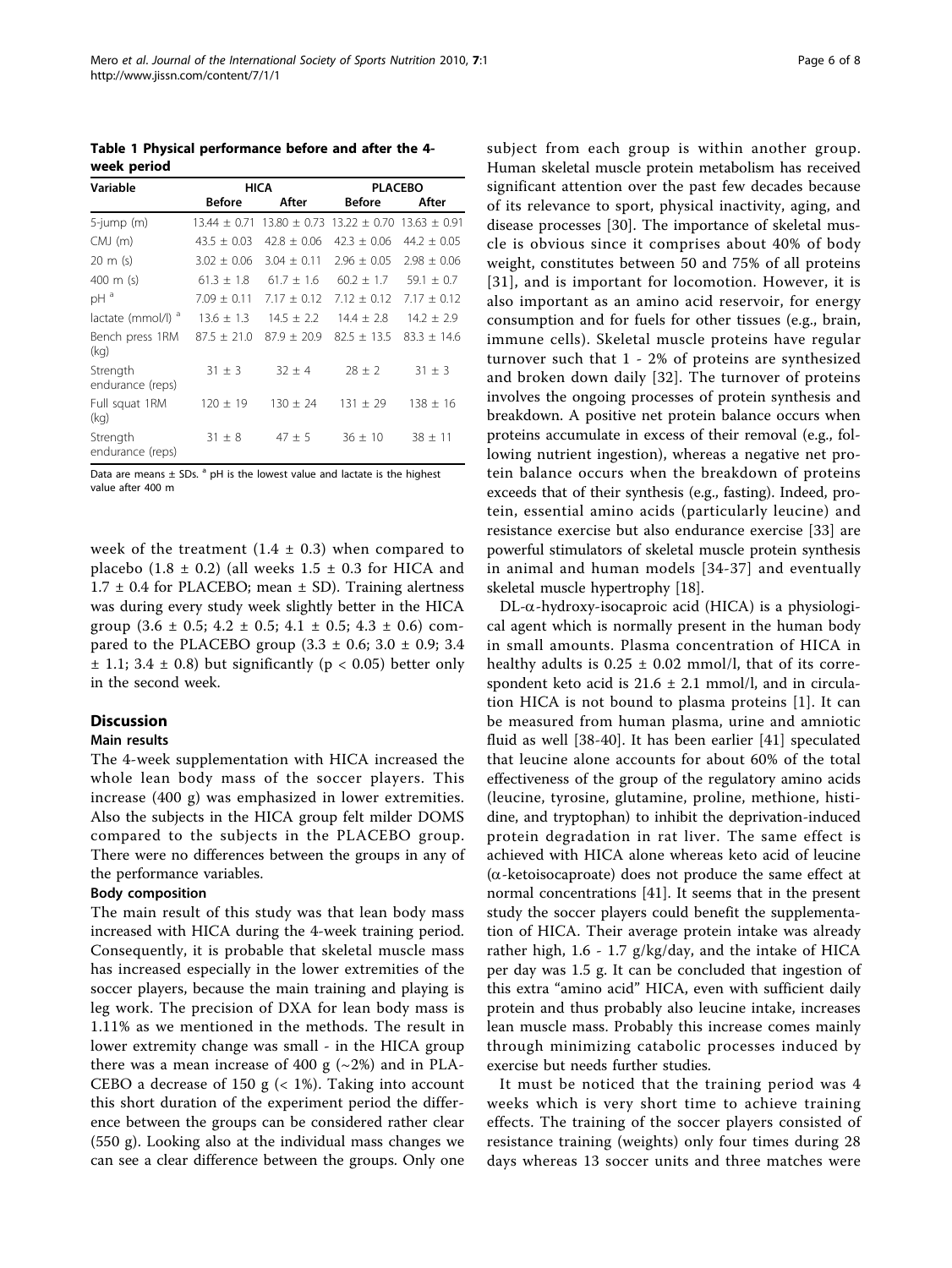<span id="page-6-0"></span>included. This means that a lot of endurance (both aerobic and anaerobic) type exercises were included and probably catabolic processes in body were quite strong. For this reason HICA might have been efficient in minimizing those processes. The importance of making room for protein in muscle recovery also from endurance exercise in increasing mixed skeletal muscle fractional synthetic rate and whole body protein balance has been actively discussed recently [[42,33](#page-7-0)].

#### Physical performance

There were no changes in physical performance in either group during the 4-week period. This period was the last month before the competitive season and the content of the training was planned quite intensive. Consequently, it was probably too short time period to get strong training responses. Notwithstanding the increase in muscle mass of the lower extremities in HICA, full squat (1RM), 5-jump and strength endurance in squat did not improve significantly in the HICA group compared to the PLACEBO group. The reason for this may be the small number of subjects and, on the other hand, physical performance parameters improved slightly in the PLACEBO group, too.

#### DOMS

The DOMS symptoms are particularly associated with the eccentric exercise [[16,17](#page-7-0)]. In soccer there are a lot of unaccustomed movements (jumps in various situations) and motions (acceleration runs and braking after sprint etc.) and therefore eccentric muscle functions occur. In the present study the players marked on an average points from 1 to 3 out of 5 showing that they had all consistently some DOMS symptoms. During the last  $4<sup>th</sup>$  study week the subjects of the HICA group felt milder symptoms compared to the subjects in the PLA-CEBO group. Delayed presentation of the subjective effect could be explained by enzyme inhibition. We don't presently know the exact mechanism of action, but it can be speculated that decreased DOMS symptoms could be due to HICA's direct inhibitory effect on various metalloproteinase enzymes [[14\]](#page-7-0). Training alertness was also increased with concomitant decrease of DOMS symptoms. That effect was significantly noted after the  $2<sup>nd</sup>$  week in the HICA group and thereafter it seemed to continue up to the last weeks.

Mixture of BCAAs has recently shown to decrease symptoms of DOMS but the most effective ratio of the three BCAAs is unclear [[43](#page-7-0)]. In our pilot study with wrestlers [15; unpublished] the findings with HICA suggested that it alone is highly effective on DOMS symptoms. According to literature such effect has been described previously with the combination of  $\alpha$ -keto isocaproic acid and  $\beta$ -hydroxy- $\beta$ -methyl butyrate [[21](#page-7-0)]. The mechanism by which HICA alleviates DOMS symptoms is unclear. Future studies are needed to compare the

effects of different leucine metabolites, leucine itself and leucine-rich food in humans.

#### Conclusion

HICA supplementation of 1.5 g a day leads to small increases in muscle mass during a four week intensive training period in soccer athletes.

#### Acknowledgements

The authors thank the subjects participating in this study, Saana Saltevo who assisted in data acquisition and Mrs Pirjo Luoma for assistance in DXA measurements and analysis.

#### Author details

<sup>1</sup> Department of Biology of Physical Activity, University of Jyväskylä, Jyväskylä,<br>Finland. <sup>2</sup> Hospital Orton, Helsinki, Finland. <sup>3</sup>Orthopaedic Department, Gisborne Hospital, New Zealand. <sup>4</sup> Department of Alcohol, Drugs and Addiction, National Institute for Health and Welfare, Helsinki, Finland.

#### Authors' contributions

AAM conceived the study, developed the study design, participated in data acquisition and drafting the manuscript. TO developed the study design, participated in the data acquisition and assisted in drafting the manuscript. JJH assisted with the design of the study, and the manuscript preparation. RP collected blood samples and analyzed them. TS and TAMK assisted with the design of the study and drafting the manuscript. All authors have read and approved the final manuscript.

#### Competing interests

The authors Dr, MD Tuomo Karila and Dr, MD Timo Seppälä are inventors of HICA patent of "Nutrient Supplement and use of the same" and also partners at Oy Elmomed Ltd. The Study was conducted at independent research unit and the leader of the study Dr Mero and the other coauthors have no relationships to any studied substances.

#### Received: 21 October 2009

Accepted: 5 January 2010 Published: 5 January 2010

#### References

- 1. Hoffer LJ, Taveroff A, Robitaille L, Mamer OA, Reimer ML: Alpha-keto and alpha-hydroxy branched-chain acid interrelationships in normal humans. Journal of Nutrition 1993, 123:1513-1521.
- 2. Holecek M: Relation between glutamine, branched-chain amino acids, and protein metabolism. Nutrition 2002, 18(2):130-133.
- 3. Yamamoto A: Flavors of sake. II. Separation and identification of a hydroxyl carboxylic acid. Nippon Nogeikagaku Kaishi 1961, 35:619.
- 4. Van Wyk CJ, Kepner RE, Webb AD: Some volatile components of vitis vinifera variety white riesling. 2. Organic acids extracted from wine. Journal of Food Science 1967, 32(6):664-668.
- Begemann WJ, Harkes PD: Enhancing a fresh cheese flavor in foods. U. Lever Brothers Co. U.S 1974.
- 6. Begemann WJ, Harkes PD: Process for enhancing a fresh cheese flavor in foods. U.S 1974.
- 7. Smit BA, Engels WJ, Wouters JT, Smit G: Diversity of L-leucine catabolism in various microorganisms involved in dairy fermentations, and identification of the rate-controlling step in the formation of the potent flavor component 3-methylbutanal. Appl Microbiol Biotechnol 2004, 64(3):396-402.
- 8. Walser M: Composition for promotion of protein synthesis and suppression of urea formation in the body utilizing alpha-hydroxy-acid analogs of amoni acids. US Patent 1 444 621 1973.
- 9. Walser M: Therapeutic compositions comprising alpha-hydroxy analogs of essential amino acids and their administration to humans for promotion of protein synthesis and suppression of urea formation. US Patent 4100161 U.S., The Johns Hopkins University, Baltimore, Md 1978.
- 10. Boebel K, Baker D: Comparative utilization of the alpha-keto and D- and L-alpha-hydroxy analogs of leucine, isoleucine and valine by chicks and rats. Journal of Nutrition 1982, 112(10):1929-1939.